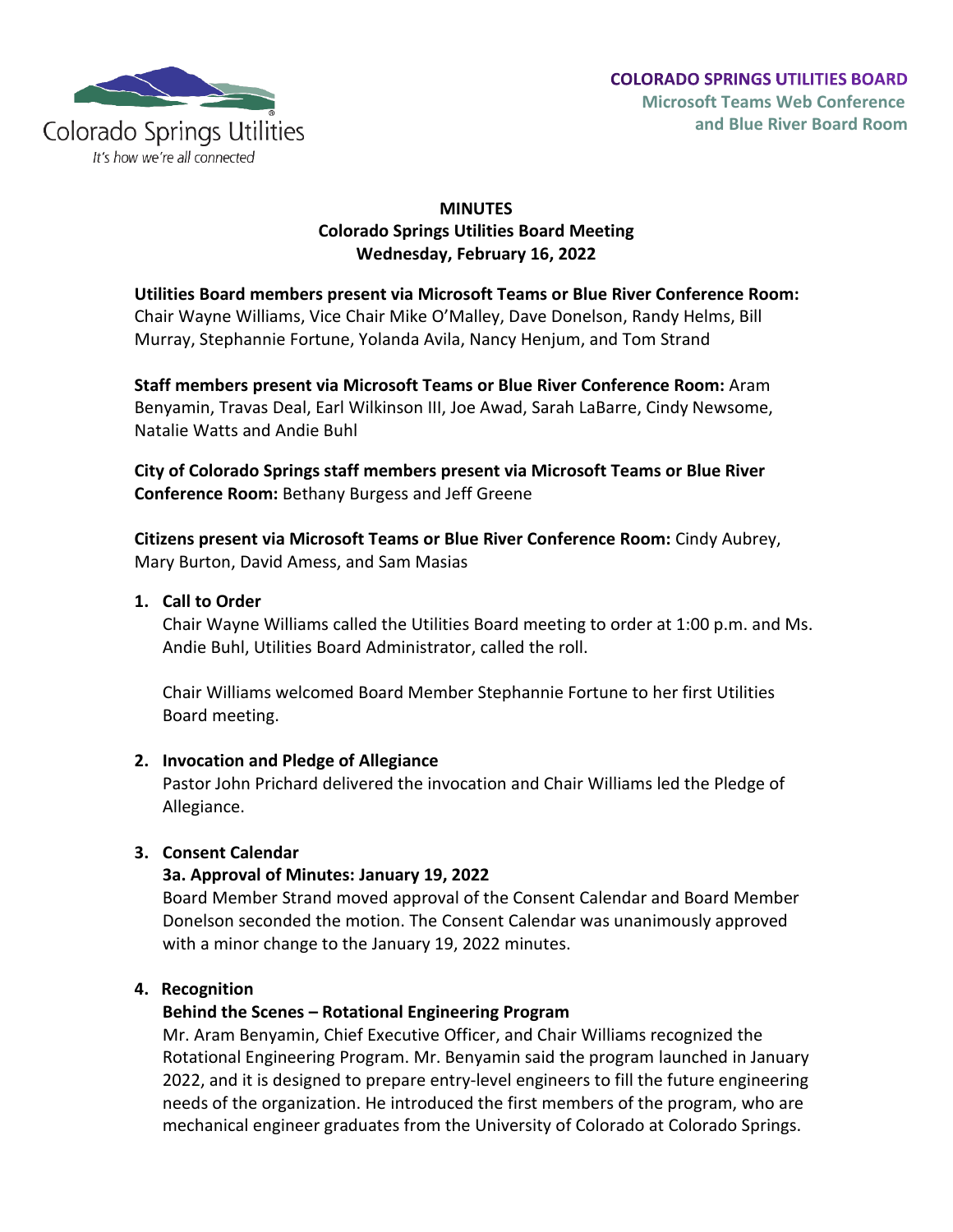# **2021-2022 Colorado Springs Utilities Employee Giving Campaign with Pikes Peak United Way**

Mr. Benyamin explained how the annual employee giving campaign at Springs Utilities is one way that employees give back to the community. He thanked staff for their contributions.

Mr. Earl Wilkinson III, Chief Water, Compliance & Innovation Officer, explained how the campaign is accomplished at Springs Utilities, and listed staff members of this year's Employee Giving Campaign Committee. He said 170 employees generously pledged \$81,205.00 and of that, \$36,636.00 went to Project COPE, which will be doubled by a matching grant from Springs Utilities.

Ms. Cindy Aubrey, Pikes Peak United Way President and CEO, Mary Burton, Resource Development Manager, and Mr. David Amess, Senior Vice President of Resource Development, thanked staff and other contributors who were part of the campaign. She personally thanked and expressed gratitude for Springs Utilities employees helping the community.

Board Member Fortune, who also serves as a member on the Pikes Peak United Way Board, also thanked employees who contributed to the Employee Giving Campaign.

# **5. Customer Comments**

Mr. Sam Masias introduced himself to the Utilities Board and expressed dissatisfaction about past events that have occurred at Springs Utilities and how the organization handled them.

# **6. Compliance Reports**

- Economic Development (I-5)
- Community Investment (I-13)
- Annual Board Evaluation (C-2)
	- $\circ$  Chair Williams explained how the Annual Board Evaluation (C-2) is a self-evaluation of the Board and read the results of the evaluation. The Board engaged in discussion expressing concerns as well as areas of opportunities based on the scores.
	- o Mr. Masias provided comment and continued to express dissatisfaction about past events that have occurred at Springs Utilities and how the organization handled them.
- E-2 CEO Responsibilities
	- o ECA/GCA Update
	- o Water Outlook

Chair Williams explained that compliance reports are on the agenda by exception and asked if there were any questions. There were none.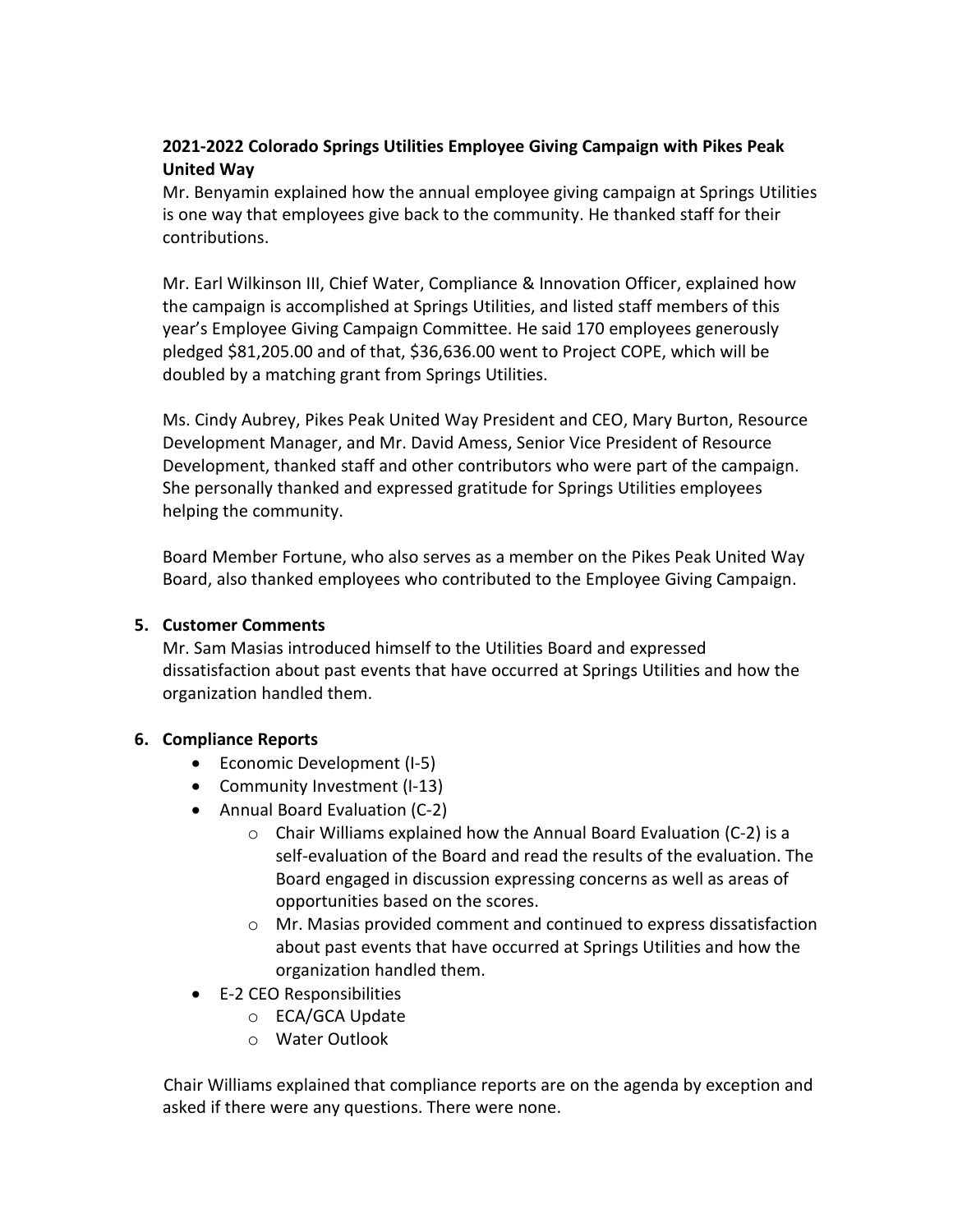Mr. Benyamin provided a brief supply chain update. He explained how the organization is surveying materials and delivery timelines, and the steps Springs Utilities is taking based on the current supply chain status.

**7. Items Called Off Consent Calendar** None

## **8. Enterprise Innovation Update**

Mr. Wilkinson explained the concept of innovation at Springs Utilities, and how it integrates with the organization's Lean initiative. He said leaders at all levels are focused on creating a culture that invites and supports innovation. Mr. Wilkinson explained which projects are innovative at Springs Utilities and said the Enterprise Innovation (I-14) compliance report is due annually in August.

Mr. Masias provided comment and expressed concerns about the current state of innovative technology at Springs Utilities.

**9. Demand-Side Management (DSM) Energy and Water Conservation Calculations and Verification Standards**

Mr. Wilkinson gave an overview of 2022 DSM (Demand-Side Management) Energy and Water Conservation programs at Springs Utilities. He explained how Springs Utilities applies best practices in establishing and measuring standards for calculating savings/reductions for each efficiency program, which receive periodic review (measurement and verification) where assumptions and calculations are tested against actuals to calibrate.

Mr. Wilkinson requested adoption from the Utilities Board of the DSM Energy and Water Conservation Program Standards and Calculations – and said a similar request will be made annually to the Board.

The Board unanimously agreed to the adoption.

The Utilities Board took a break at 2:40 p.m. and reconvened at 2:51 p.m.

# **10. Electric System – Overhead and Underground**

Mr. Joe Awad, Acting System Planning and Projects Officer, and Ms. Sarah LaBarre, Acting System Planning and Projects General Manager, gave an overview of Springs Utilities' electric system from an overhead and underground perspective. Ms. LaBarre said that transmission lines carry large voltages (115kV and above) of electricity from power plants to substations and that the organization has 238 miles of transmission with 89% overhead.

Ms. LaBarre said distribution lines deliver electricity from substations to homes and businesses and there are more than 3,600 miles of distribution lines with about 77% of them located underground.